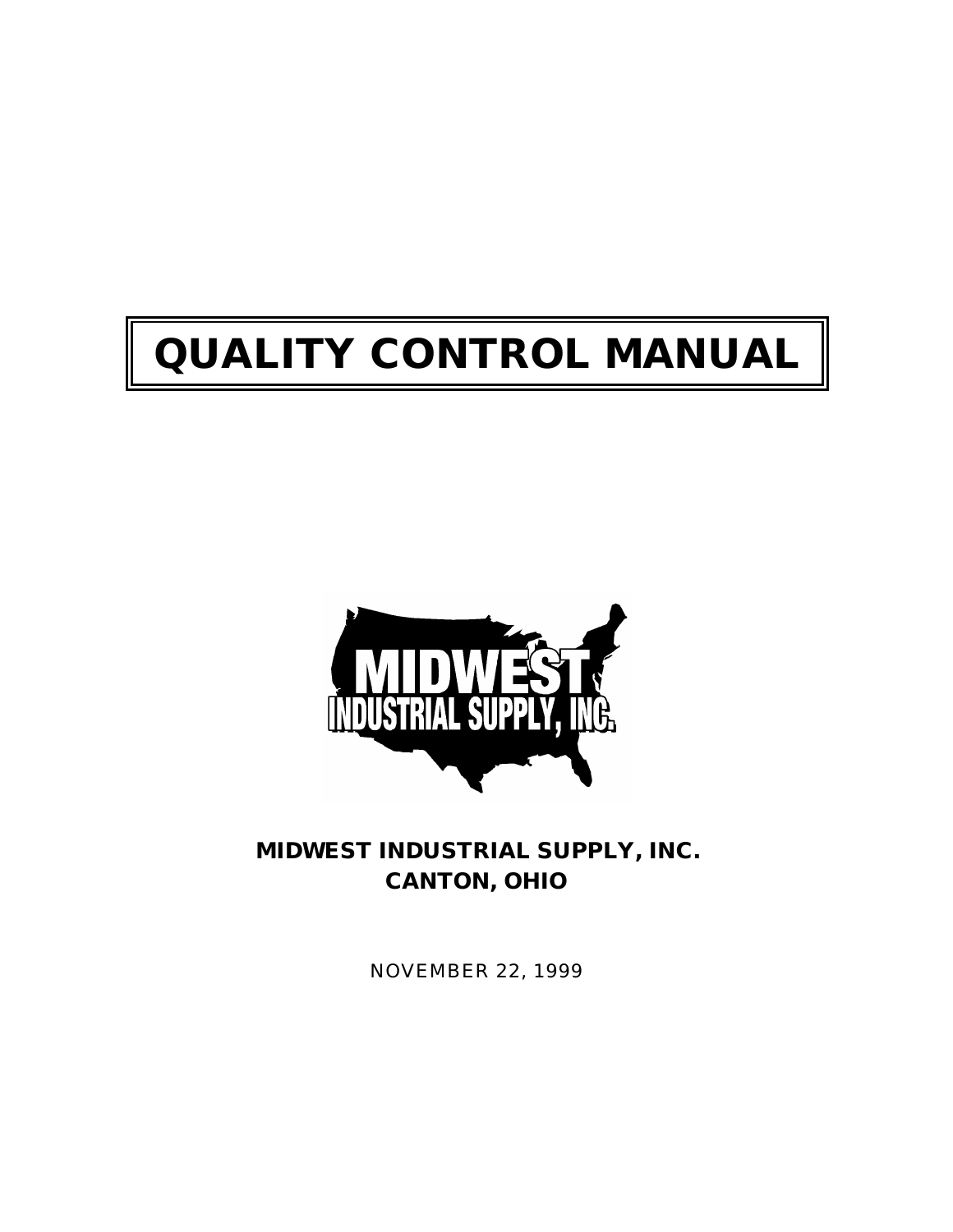#### **TABLE OF CONTENTS**

| 1.0     | <b>INTRODUCTION</b>                |                                                            |    | 3                       |
|---------|------------------------------------|------------------------------------------------------------|----|-------------------------|
|         | 1.1                                | <b>General</b>                                             |    | $\mathbf{3}$            |
|         | 1.2                                | <b>Scope and Applicability</b>                             |    | $\mathbf{3}$            |
|         | 1.3                                | <b>Change Control</b>                                      |    | $\overline{\mathbf{3}}$ |
| $2.0\,$ |                                    | <b>REFERENCES</b>                                          |    | $\overline{\mathbf{4}}$ |
| 3.0     | <b>QUALITY SYSTEM REQUIREMENTS</b> |                                                            |    | $\overline{\mathbf{4}}$ |
|         | 3.1                                | <b>Management Responsibility</b>                           |    | 4                       |
|         | 3.1.1                              | <b>Quality Policy</b>                                      | 4  |                         |
|         |                                    | 3.1.2 Organization                                         |    | 4                       |
|         |                                    | 3.1.2.1 Responsibility and Authority                       | 4  |                         |
|         |                                    | 3.1.2.2 Resources                                          |    | 5                       |
|         | 3.2                                | <b>Quality System</b>                                      |    | 5                       |
|         |                                    | 3.2.1 General                                              |    | 5                       |
|         |                                    | 3.2.2 Quality System Procedures                            |    | 5                       |
|         |                                    | 3.2.3 Quality Planning                                     |    | 6                       |
|         | 3.3                                | <b>Contract Review</b>                                     |    | 6                       |
|         |                                    | 3.3.1 General                                              |    | 6                       |
|         |                                    | 3.3.2 Review                                               |    | 6                       |
|         |                                    | 3.3.3 Records                                              |    | 6                       |
|         | 3.4                                | <b>Design Control</b>                                      |    | 6                       |
|         |                                    | 3.4.1 General                                              |    | 6                       |
|         |                                    | 3.4.2 Design and Development Planning                      |    | 7                       |
|         |                                    | 3.4.3 Organizational and Technical Interfaces              |    | 7                       |
|         | 3.4.4                              | <b>Design Input</b>                                        |    | $\overline{7}$          |
|         | 3.5                                | <b>Purchasing</b>                                          |    | 7                       |
|         |                                    | 3.5.1 General                                              |    | 7                       |
|         | 3.5.2                              | <b>Evaluation of Subcontractors</b>                        |    | 7                       |
|         | 3.5.3                              | <b>Purchasing Data</b>                                     |    | 8                       |
|         | 3.5.4                              | <b>Verification of Purchased Product</b>                   |    | 8                       |
|         | 3.6                                | <b>Product Identification and Traceability</b>             |    | 8                       |
|         | 3.7                                | <b>Process Control</b>                                     |    | 8                       |
|         | 3.8                                | <b>Inspection and Testing</b>                              |    | 9                       |
|         | 3.8.1                              | <b>General</b>                                             |    | 9                       |
|         | 3.8.2                              | <b>Receiving Inspection and Testing</b>                    |    | 10                      |
|         | 3.8.3                              | <b>In-Process Inspection and Testing</b>                   |    | 10                      |
|         | 3.8.4                              | <b>Final Inspection and Testing</b>                        | 10 |                         |
|         | 3.8.5                              | <b>Inspection and Test Records</b>                         |    | 10                      |
|         | 3.9                                | <b>Control of Inspection, Measuring and Test Equipment</b> |    | 10                      |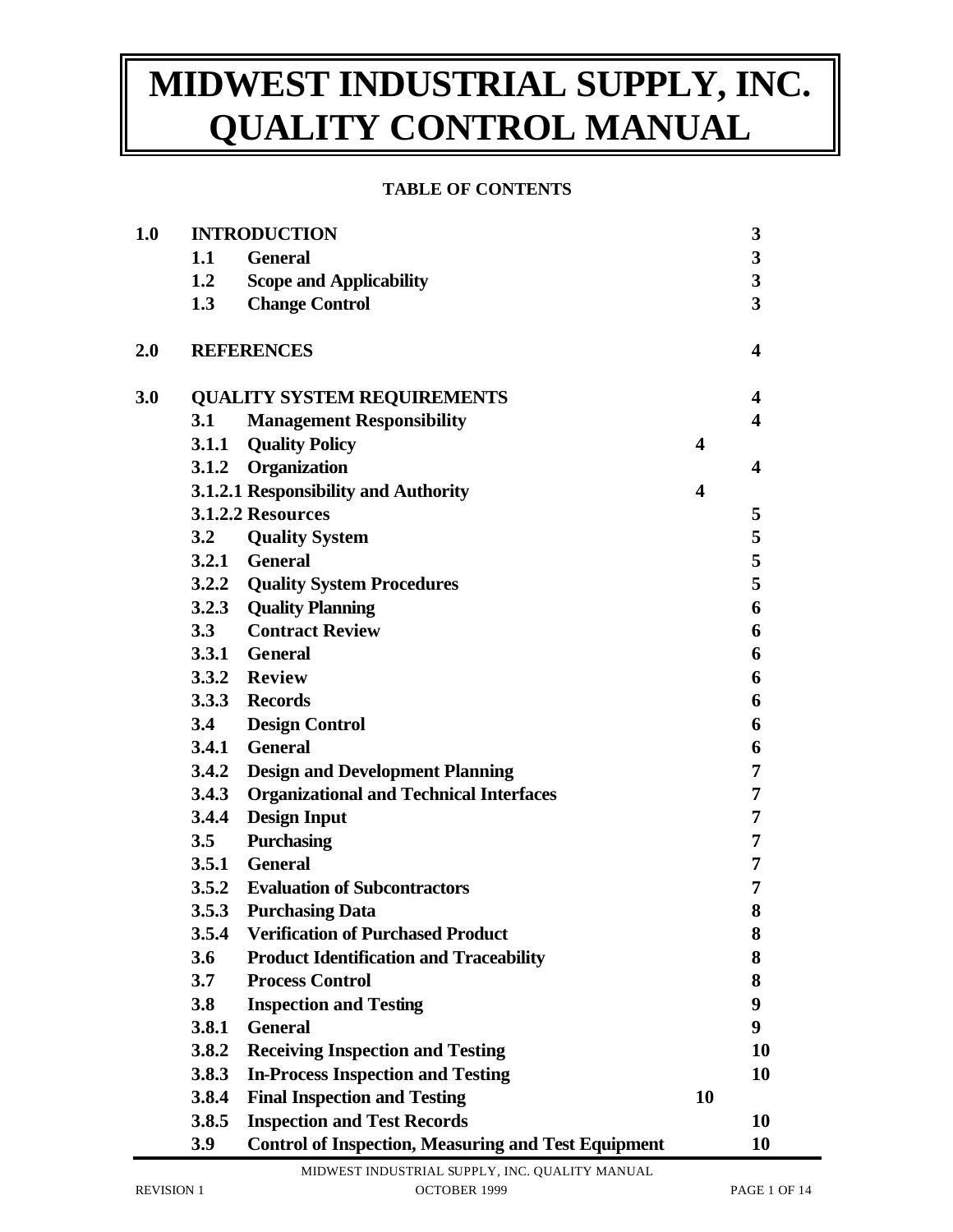| 3.9.1       | <b>General</b>                                             |    | 10 |
|-------------|------------------------------------------------------------|----|----|
|             | 3.9.2 Control Procedure                                    |    | 10 |
|             | <b>TABLE OF CONTENTS (con't)</b>                           |    |    |
| <b>3.10</b> | <b>Inspection and Test Status</b>                          |    | 11 |
| 3.11        | <b>Control of Nonconforming Product</b>                    | 11 |    |
|             | 3.11.1 General                                             |    | 11 |
|             | 3.11.2 Review and Disposition of Nonconforming Product     |    | 11 |
| 3.12        | <b>Corrective and Preventative Action</b>                  | 11 |    |
|             | <b>3.12.1 General</b>                                      |    | 11 |
|             | <b>3.12.2 Corrective Action</b>                            |    | 11 |
|             | <b>3.12.3 Preventative Action</b>                          |    | 12 |
| 3.13        | Handling, Storage, Packaging, Preservation and Delivery 12 |    |    |
|             | <b>3.13.1 General</b>                                      |    | 12 |
|             | 3.13.2 Handling                                            |    | 12 |
|             | <b>3.13.3 Storage</b>                                      |    | 12 |
|             | 3.13.4 Packaging                                           |    | 13 |
|             | 3.13.5 Preservation                                        |    | 13 |
|             | 3.13.6 Delivery                                            |    | 13 |
| 3.14        | <b>Control of Quality Records</b>                          |    | 13 |
| 3.15        | <b>Training</b>                                            |    | 13 |
| 3.16        | <b>Servicing</b>                                           |    | 14 |
| 3.17        | <b>Statistical Techniques</b>                              |    | 14 |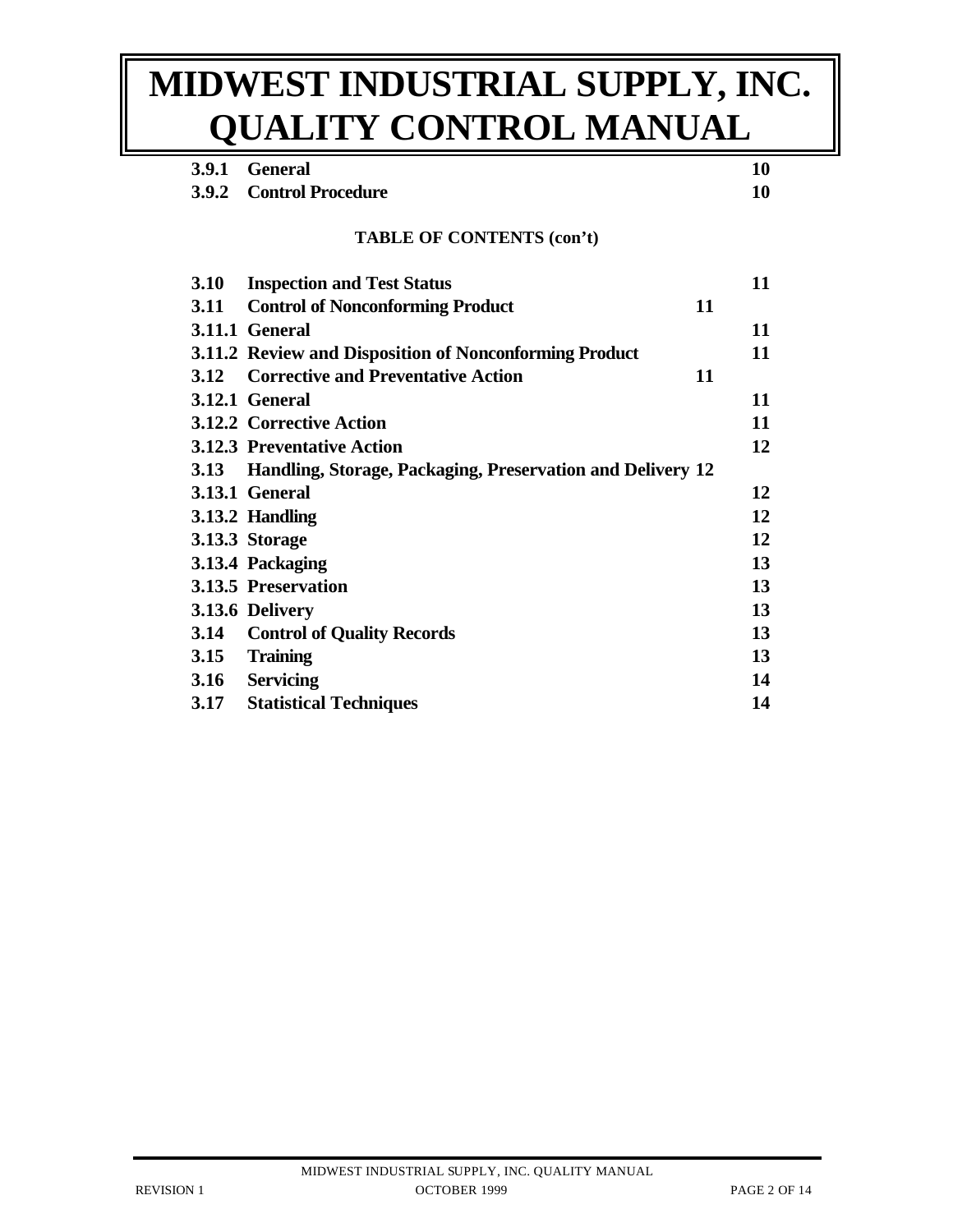## **1.0 INTRODUCTION**

#### **1.1 General**

Today, Midwest industrial Supply, Inc. is a premier supplier of soil stabilization, dust and erosion control, soil remediation, and anti-icing/deicing products and services well suited for the 21st century.

Midwest has built its successful portfolio around:

- $\triangleright$  A premium and reliable product line
- $\triangleright$  Superior application knowledge
- $\triangleright$  Unmatched service and performance capabilities
- $\triangleright$  Custom services and formulations
- $\triangleright$  Full service turn-key operation, and
- $\triangleright$  Innovation

Midwest's headquarters are located in Canton, Ohio with satellite operations in Santa Maria, California; Wheatfield, Indiana; Owensboro, Kentucky; Ecorse, Michigan; and Houston, Texas.

#### **1.2 Scope and Applicability**

This manual shall apply to all products and services tendered by Midwest Industrial Supply, Inc.

This manual outlines the procedures and systems used to effect and maintain a quality system that ensures that the products and services supplied by Midwest Industrial Supply. Inc. meet all customer, regulatory, contract, and specification requirements. Contract requirements in excess of the established Midwest Industrial Supply, Inc. quality system shall be implemented through contract-specific instructions applicable to only the affected contract or program. The quality program at Midwest Industrial Supply, Inc. is subject to continuous review by Midwest Industrial Supply, Inc. management, as well as Customer Representatives.

#### **1.3 Change Control**

The Management Team, prior to release, shall authorize all revisions and issues of this Quality Manual. Periodic reviews of this Quality Manual are performed to confirm compliance with current contract requirements, company policy and/or quality standards. Any new revision cancels and supersedes all previous issues.

The Quality Manual resides electronically in the Midwest Industrial Supply, Inc. Network. The electronic copy of the Quality Manual is the official version and, while printed copies can be retrieved, they are annotated with the warning that they may not be the latest issues. In the event hard copy versions of the Quality Manual are required they will be controlled.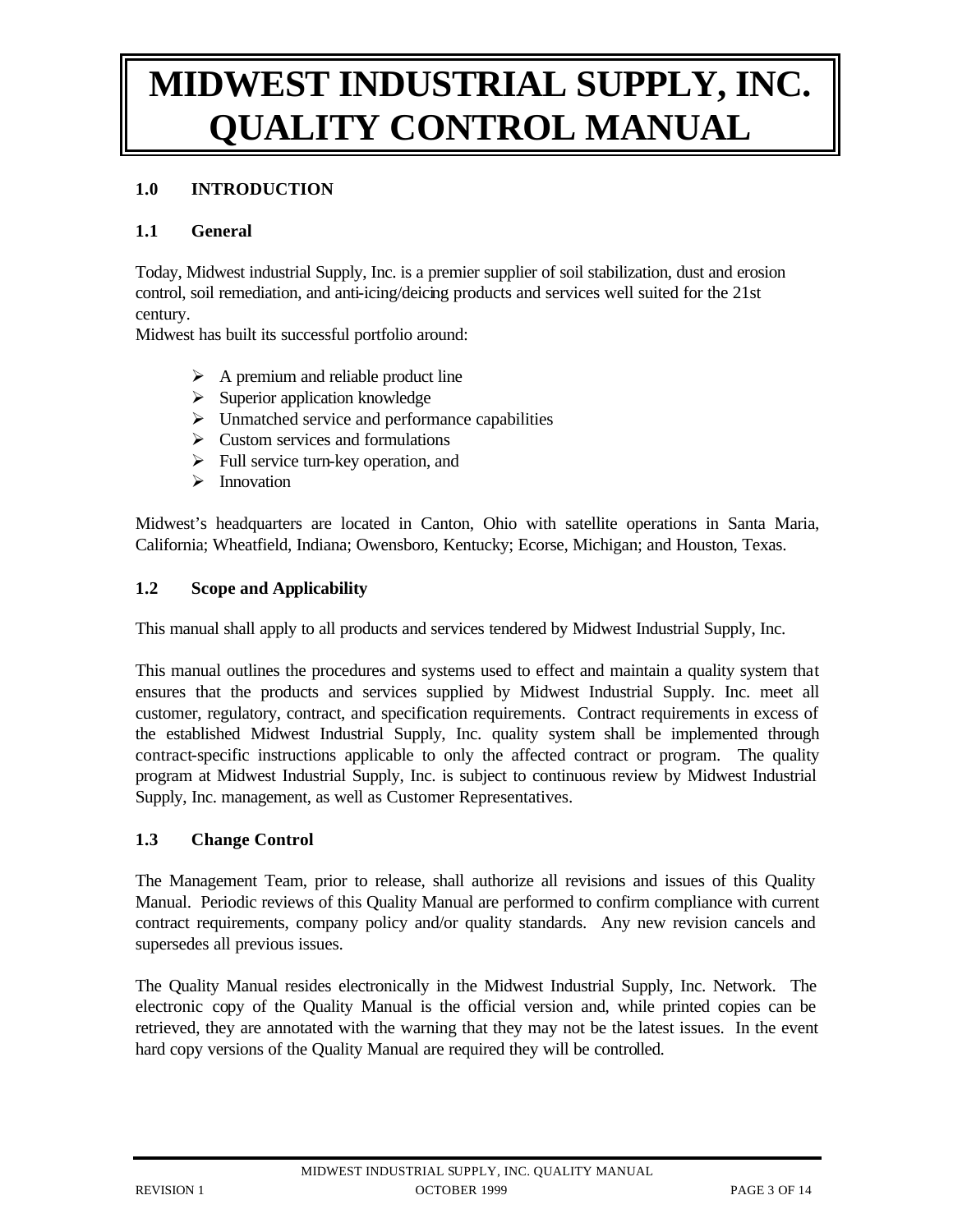## **2.0 REFERENCES**

The system described herein is supported by a series of policies and functional work instructions that implement the quality system. Applicable Operating Practice Procedures (OPP's) are referenced in this manual as the implementing documentation following each of the quality system requirements of paragraph 3.0.

## **3.0 QUALITY SYSTEM REQUIREMENTS**

## **3.1 Management Responsibility**

## **3.1.1 Quality Policy**

The executive management of Midwest Industrial Supply, Inc. has established the following quality policy:

*Midwest Industrial Supply, Inc. is dedicated to providing our customers with proprietary, leading edge, bundled product and service solutions of the highest quality, reliability, ontime, at a price the customer wants. This is achieved through implementation and maintenance of a documented quality system that is integrated into all phases of our business process.* 

Midwest Industrial Supply, Inc.'s management is responsible for ensuring that this policy is communicated and understood by all employees.

## **3.1.2 Organization**

## **3.1.2.1 Responsibility and Authority**

A horizontal organizational management philosophy provides the freedom and authority for personnel who manage, perform and verify work-affecting quality. This includes identifying problem areas, initiating corrective and preventive action, and verifying the implementation of solutions.

The Management Team, is responsible for the implementation and administration of the quality system, including this Quality Manual, and has final decision authority for all matters regarding the quality of our products and services.

The Midwest Industrial Supply, Inc. quality system is implemented and maintained across all business activities from product development through production, to field deployment and support. Where appropriate, Midwest Industrial Supply, Inc. employs product development processes in which all functional disciplines, through empowered teams, integrate and concurrently apply the necessary processes to produce an effective and efficient product and service package through teamwork and commitment to a common goal.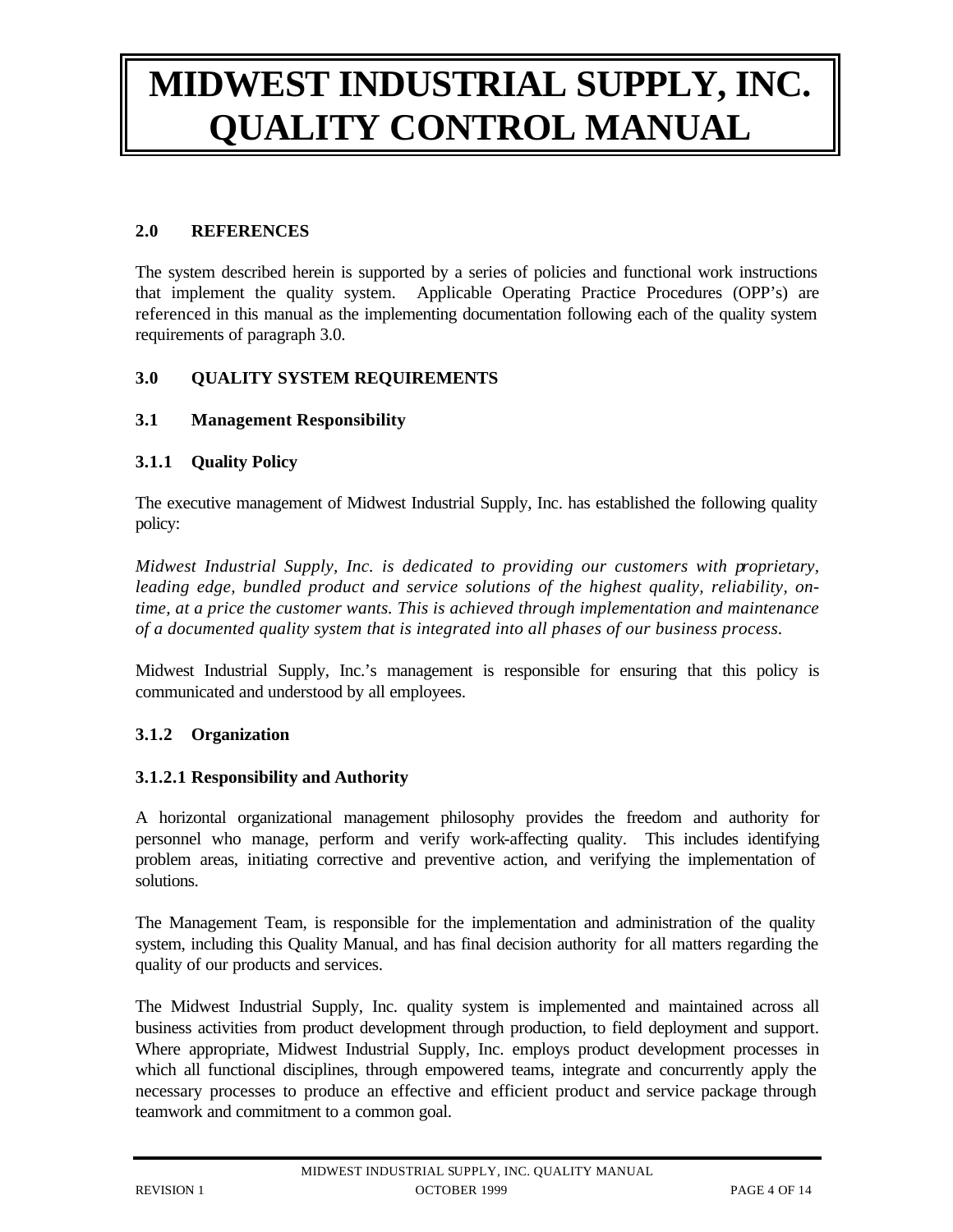#### **3.1.2.2 Resources**

The management of each function has the responsibility to identify and provide the resources required to accomplish company and contractual objectives. This includes the assignment of trained personnel for management, performance of work, and all verification activities.

#### **3.1.2.3 Management Representative**

Midwest Industrial Supply, Inc.'s executive management has designated members of the Management Team as Management Representatives for the quality system. The Management Representatives have the authority and responsibility for reporting on the performance of the quality system to executive management. This information may be used as a basis for improvement of the quality system. The Management Representatives also serves as liaisons for all quality system matters with customers and other external parties.

#### **3.2 Quality System**

#### **3.2.1 General**

The Midwest Industrial Supply, Inc. Quality System is established and maintained to ensure that Midwest Industrial Supply, Inc. products and services comply with internal standards and customer contractual requirements. The Quality System is documented in this Quality Manual, including its references, and in other functional and program procedures, work instructions and specifications.

#### **3.2.2 Quality System Procedures**

The Midwest Industrial Supply, Inc. Quality System is implemented through a hierarchical series of documentation as outlined below:

- Level 1 Quality Manual; This document contains the top level policy statements defining the overall quality system.
- Level 2 Operating Practice Procedures (OPP's); These procedures are issued to comply with Level 1 requirements and/or to satisfy business and administrative needs.
- Level 3 Functional Manuals, Procedures and Work Instructions; These documents provide the direction needed for effective and compliant operations.
- Level 4 Quality Records; Quality Records provide the documented objective evidence of activities performed and results achieved.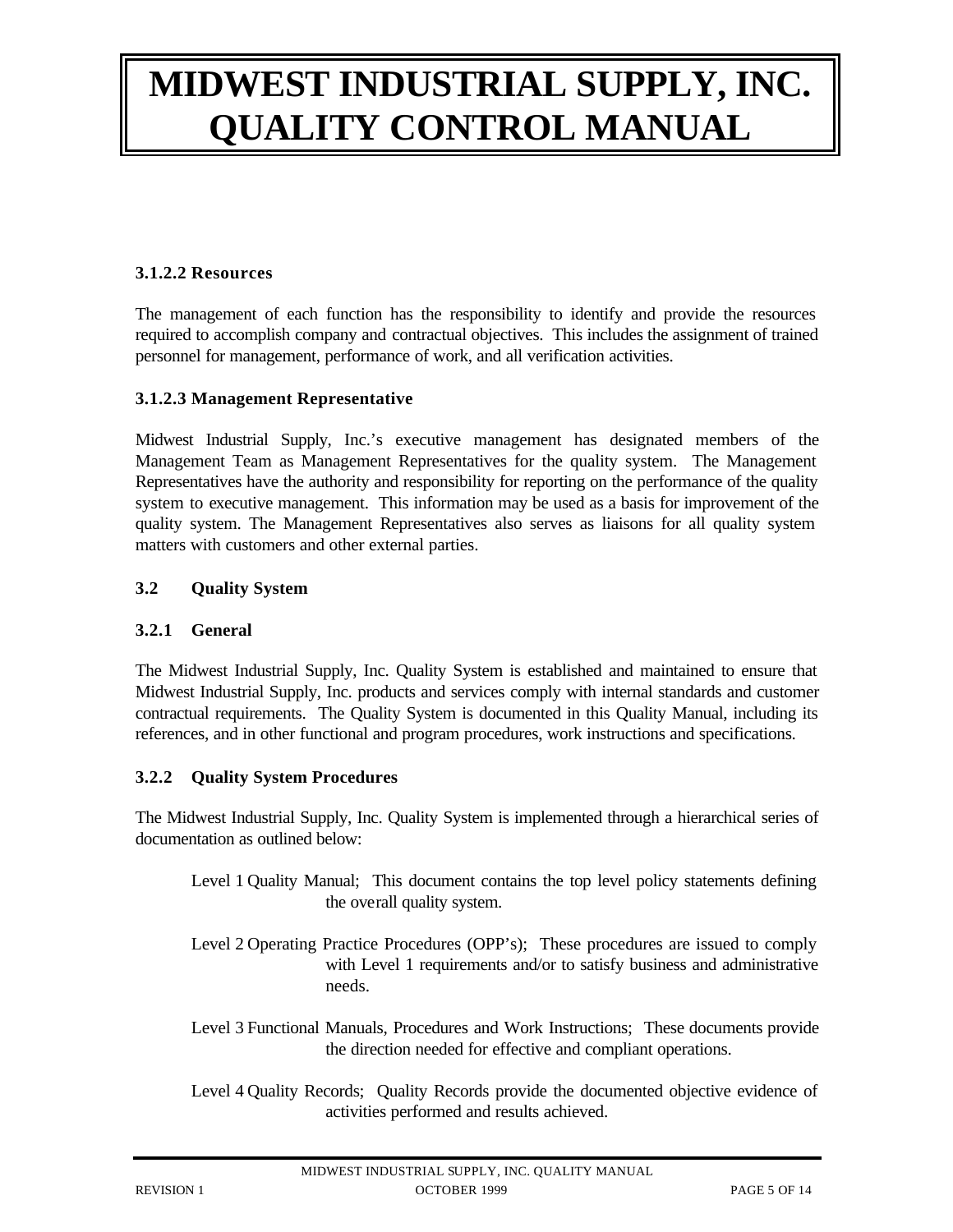This Quality System structure supports the quality policy.

## **3.2.3 Quality Planning**

All contracts, customer orders and related specifications/standards are reviewed to identify and understand the specific customer quality requirements. Specific program direction is conveyed to all functional teams or disciplines to allow them to plan and make provisions for special products, processes, fixtures, resources and skills. Additionally, this planning process allows for improvement and/or updating of inspection and test techniques to assure compliance to quality standards. When deemed necessary, a quality plan will be prepared detailing the system required to ensure implementation of any specific program requirements.

#### **3.3 Contract Review**

#### **3.3.1 General**

Procedures have been established for contract review and for the coordination of these activities. The assigned project management team leader serves as the focal point for communication with our customers for contractual commitments.

## **3.3.2 Review**

Prior to the submission of a proposal, reviews are conducted to ensure that customer requirements have been appropriately addressed and that Midwest is capable of meeting the requirements.

Contract reviews are conducted both prior to and upon receipt of award. Program related contractual documents are routed to appropriate functional and program/project management personnel for review and approval. Contractual document reviews are performed to determine if pricing, schedules, and terms and conditions are acceptable, and those requirements are properly referenced, acceptable, and appropriate. A properly executed contractual document (or applicable portions) is distributed to appropriate functional disciplines and program/project office personnel.

Upon receipt of the formal contract document for execution, the project management team leader performs a review to ensure that changes agreed to during negotiations have been included and that no new language, not previously reviewed, has been incorporated by the customer.

#### **3.3.3 Records**

The assigned responsible individual in Sales Associate maintains records of contract review.

#### **3.4 Design Control**

#### **3.4.1 General**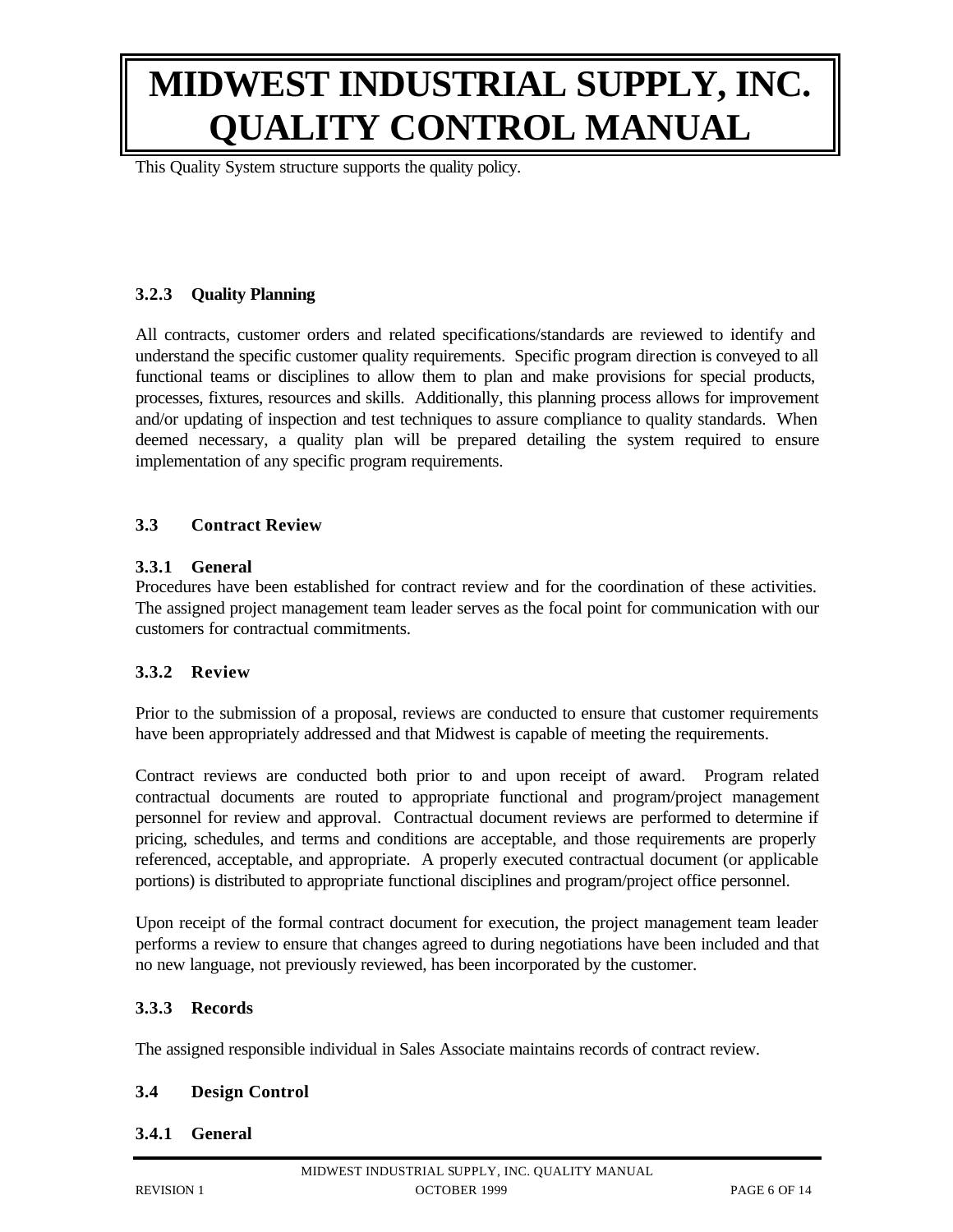The overall requirements for product and service performance are extracted from analysis of customer provided and internally generated information, such as concept of operation, statement of work, and specifications. The objective of the analyses is to provide an optimum solution considering constraints such as customer needs, cost, technology, and schedule. The unique needs of each program are tailored from the standard processes and defined in a Site Application Plan (SAP).

## **3.4.2 Design and Development Planning**

Each program follows a basic process of planning. The primary planning vehicle for programs is a SAP. These plans may be stand-alone documents or composed of individual documents.

A SAP typically provides a schedule, program organization, responsibilities, subcontract and vendor plans, data reporting requirements, work to be completed, and how resources are allocated.

## **3.4.3 Organizational and Technical Interfaces**

Technical program management is responsible for establishing, documenting and reviewing organizational and technical interfaces and integrating specialty engineering support, i.e., safety, test, reliability, logistics, etc

## **3.4.4 Design Input**

The design process begins with the collection and analysis of requirements. Sources may include customer requirements extracted from specifications, customer need, and concept of operations or as defined in the contract. Requirements may be explicitly stated or derived from performance specifications or contract language. Program personnel also may determine that additional requirements are necessary to satisfy commercial standards, Federal or State statutes and regulations, or to implement "best practices".

## **Implementing Documentation:**

Site Application Plan Application Manual

## **3.5 Purchasing**

## **3.5.1 General**

The Midwest Industrial Supply, Inc. procurement process is supported by documented procedures which are established and maintained to ensure that purchased products meet specified requirements that represent the best value to our customers.

## **3.5.2 Evaluation of Subcontractors**

All purchases of materials, parts, components and services to be delivered shall be placed with vendors that have been evaluated and approved. Approval is based on an evaluation of the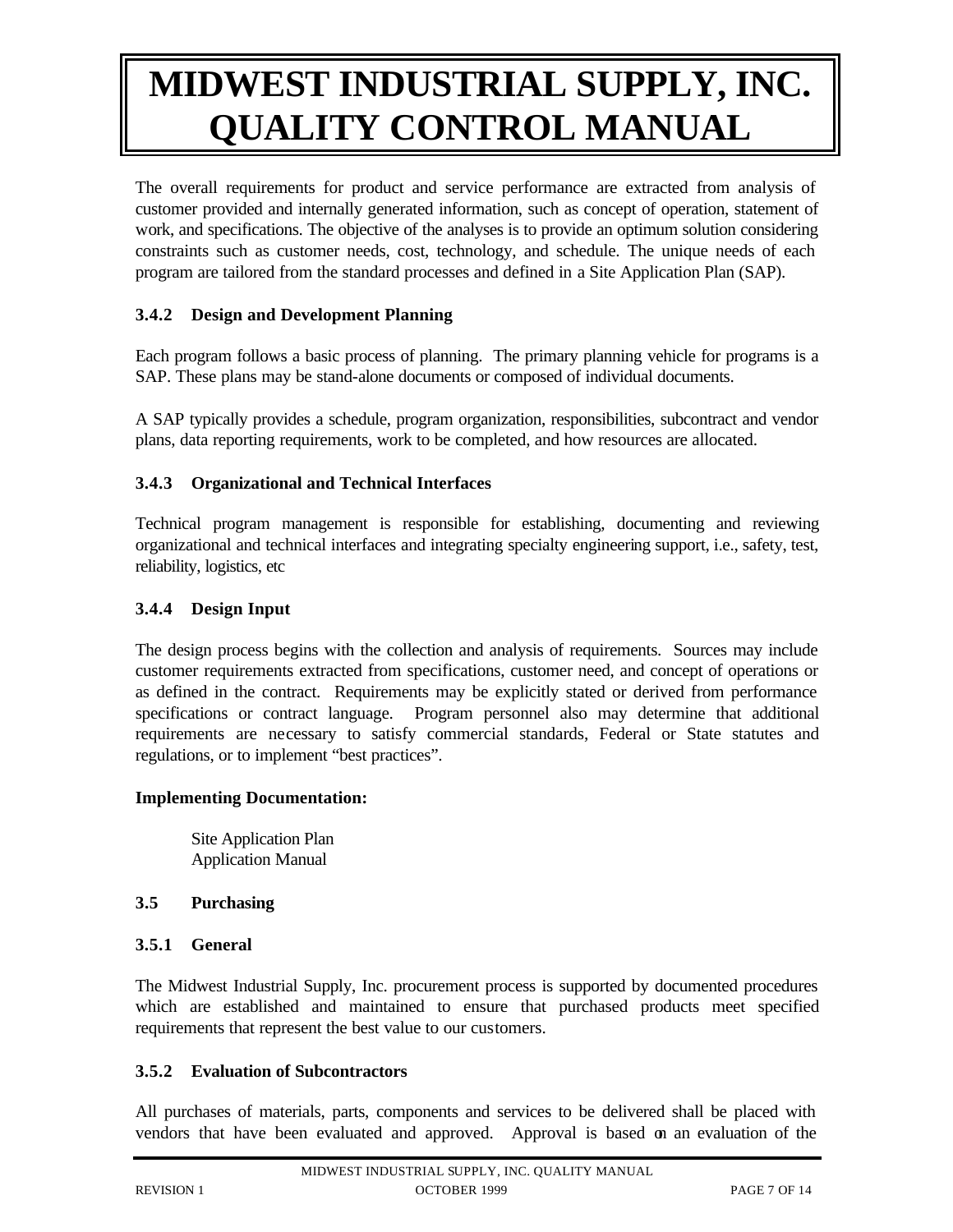vendor's ability to meet quality, technical, service, schedule and cost requirements. The methods of vendor evaluation can include a physical survey of the vendor's facility, a review of the satisfactory quality history of comparable procurements, a verification of satisfactory financial/business performance, or other sources of valid quality performance.

The level of control to be exercised over vendor may depend on the complexity of the product being procured the sophistication of the vendor's quality system, or the impact of the procured item on the final product.

## **3.5.3 Purchasing Data**

Midwest Industrial Supply, Inc. utilizes detailed procurement documents for the acquisition of products and services. A purchase requisition form is generated which contains a complete description of the product or services to be purchased. These requirements are incorporated into formal purchase orders that document the terms and conditions of the purchase. Purchase orders shall contain a complete description by statement or reference of the items ordered.

## **3.5.4 Verification of Purchased Product**

Purchased materials and products are appraised upon receipt or at the vendor's premises to verify compliance with drawings, specifications and quality standards.

## **Implementing Documentation:**

Requisition and Purchase Order Forms Purchasing Procedures Raw Material Quality Sheet

## **3.6 Product Identification and Traceability**

Procedures are maintained for identifying products during all stages of production, delivery and installation. Every customer order is identified with a unique job number. Job numbers are assigned and controlled in accordance with these procedures and customer requirements. Individual containers (i.e.: drums, totes, bulk containers) are marked or packaged with their own identification numbers and job numbers, as applicable. Part identification requirements may vary with specific customer contracts.

For items requiring traceability, procedures are utilized to identify individual product or batches. This identification is maintained by means of part numbers, batch or lot numbers, or serialization, as applicable. Traceability identification is recorded and maintained through all operations.

## **Implementing Documentation:**

OPP 1300 Product Identification and Traceability

## **3.7 Process Control**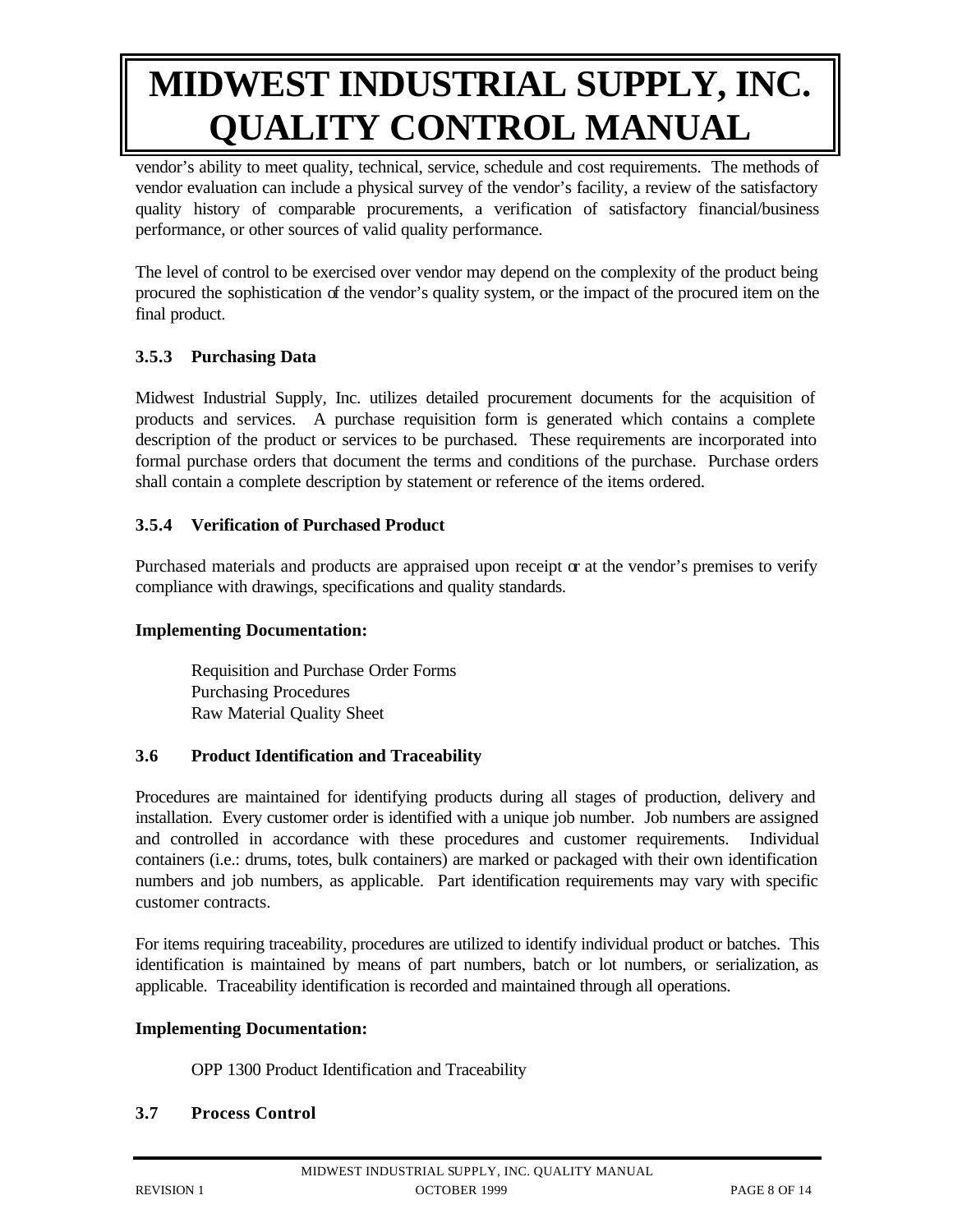Midwest Industrial Supply, Inc. production, installation and servicing processes are planned and identified to ensure they are performed under controlled conditions. Controlled conditions include the following considerations:

a. Documented Procedures: Work instructions necessary to ensure a quality product will be identified and documented. Work orders and batch sheets are created which serve as the work instructions that define the necessary operations to assure effective and consistent manufacture of product

## **3.7 Process Control (con't)**

- b. Work Environments and Suitable Equipment: Production is conducted under appropriate work conditions including cleanliness, safety and environmental controls, and utilizing appropriate tools and equipment.
- c. Compliance with Standards: Production work is routinely verified to ensure requirements are being met.
- d. Monitoring and Control of Process Parameters and Product Characteristics: Materials and products are subjected to systematic inspection and/or process monitoring to ensure that adequate control of production equipment is maintained. Certification and surveillance of processes, equipment, and personnel are performed as required to meet applicable requirements.
- e. Approval of Processes and Equipment: Documentation and records for processes and equipment requiring approval are maintained by the approving organization.
- f. Workmanship Criteria: Criteria for workmanship will be provided for manufacturing, services and inspection operations. These criteria provide a means to validate the acceptability of work.
- g. Equipment Maintenance: Tools and equipment are considered for routine maintenance, periodic inspection, calibration, modification, or replacement.

Processes that cannot be fully verified by inspection and test are performed by certified personnel and/or equipment or are continuously monitored to ensure compliance with requirements. When certified equipment and/or personnel are required, appropriate training and certification will be performed.

## **3.8 Inspection and Testing**

## **3.8.1 General**

Midwest Industrial Supply, Inc. maintains documented procedures for inspection and testing activities to ensure that product and service specifications and requirements are met. Product and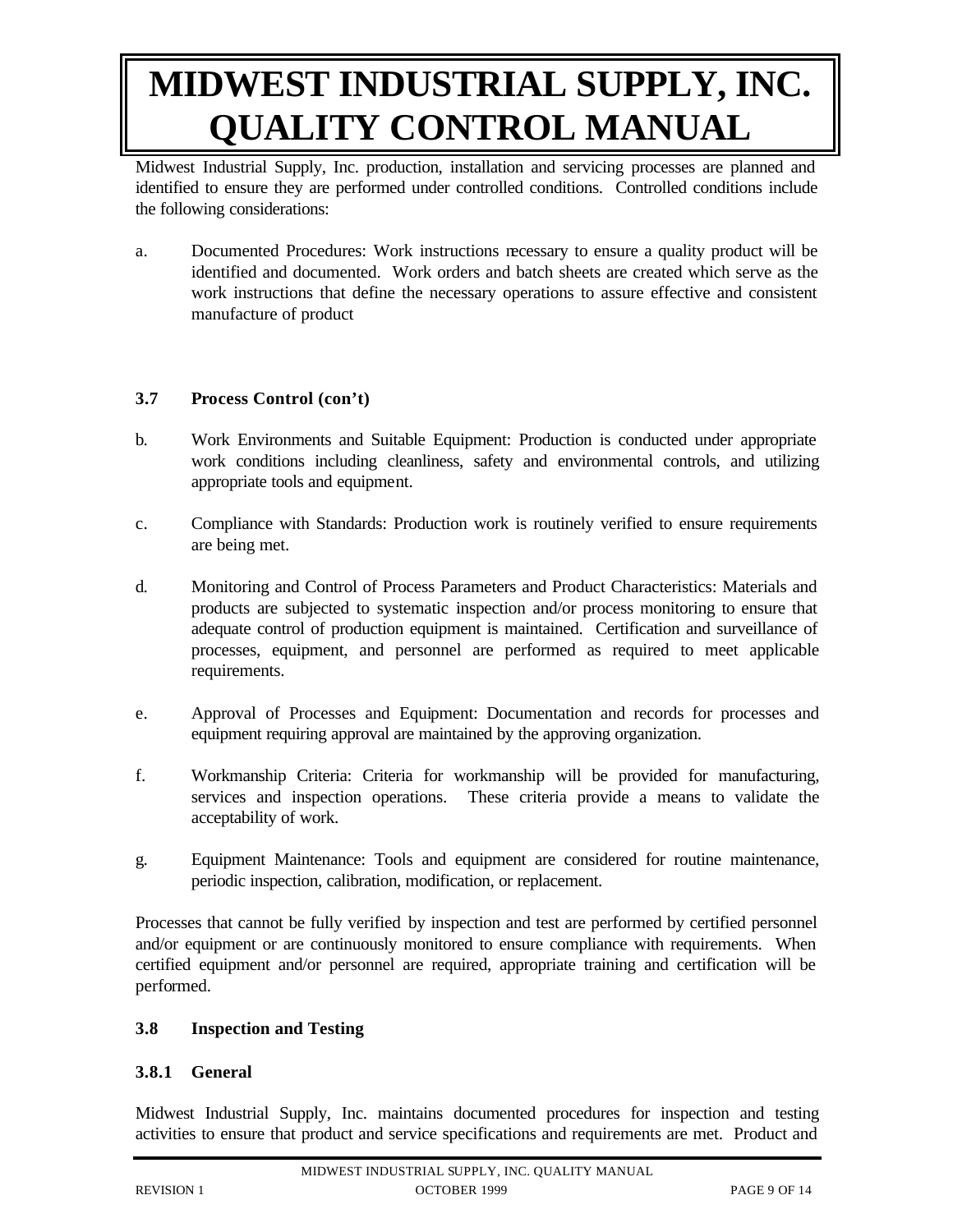process specific inspection and test plans are generated based on program and/or process requirements. These plans serve as the instructions for verification of product and provide the criteria for acceptance and rejection.

#### **Implementing Documentation:**

OPP 1400 Inspection and Testing Site Application Plan (SAP)

## **3.8.2 Receiving Inspection and Testing**

Purchased materials and products are appraised upon receipt to verify compliance with drawings, specifications, and quality standards specified. Inspection criterions are developed by Quality Assurance and are based on the requirements of the quality plan and/or applicable procedures.

#### **3.8.3 In-Process Inspection and Testing**

Product is inspected and tested in accordance with documented procedures. Product is held at inspection and test points pending completion and acceptance of the required verifications.

## **3.8.4 Final Inspection and Testing**

Completed products are subjected to final inspection and test, in accordance with established procedures, which measure overall conformance to end product specifications. Product does not proceed until all inspection and test requirements have been satisfactorily completed and the associated data and documentation has been properly recorded.

#### **3.8.5 Inspection and Test Records**

Records are maintained as prescribed by internal and/or contractual requirements, and provide the evidence that product has been inspected and/or tested. These records will clearly indicate whether verification activities resulted in acceptance or rejection. All rejected material will be handled in accordance with nonconforming material control procedures.

#### **Implementing Documentation:**

Incoming Raw Material Quality Sheets Finished Product Quality Sheets

## **3.9 Control of Inspection, Measuring and Test Equipment**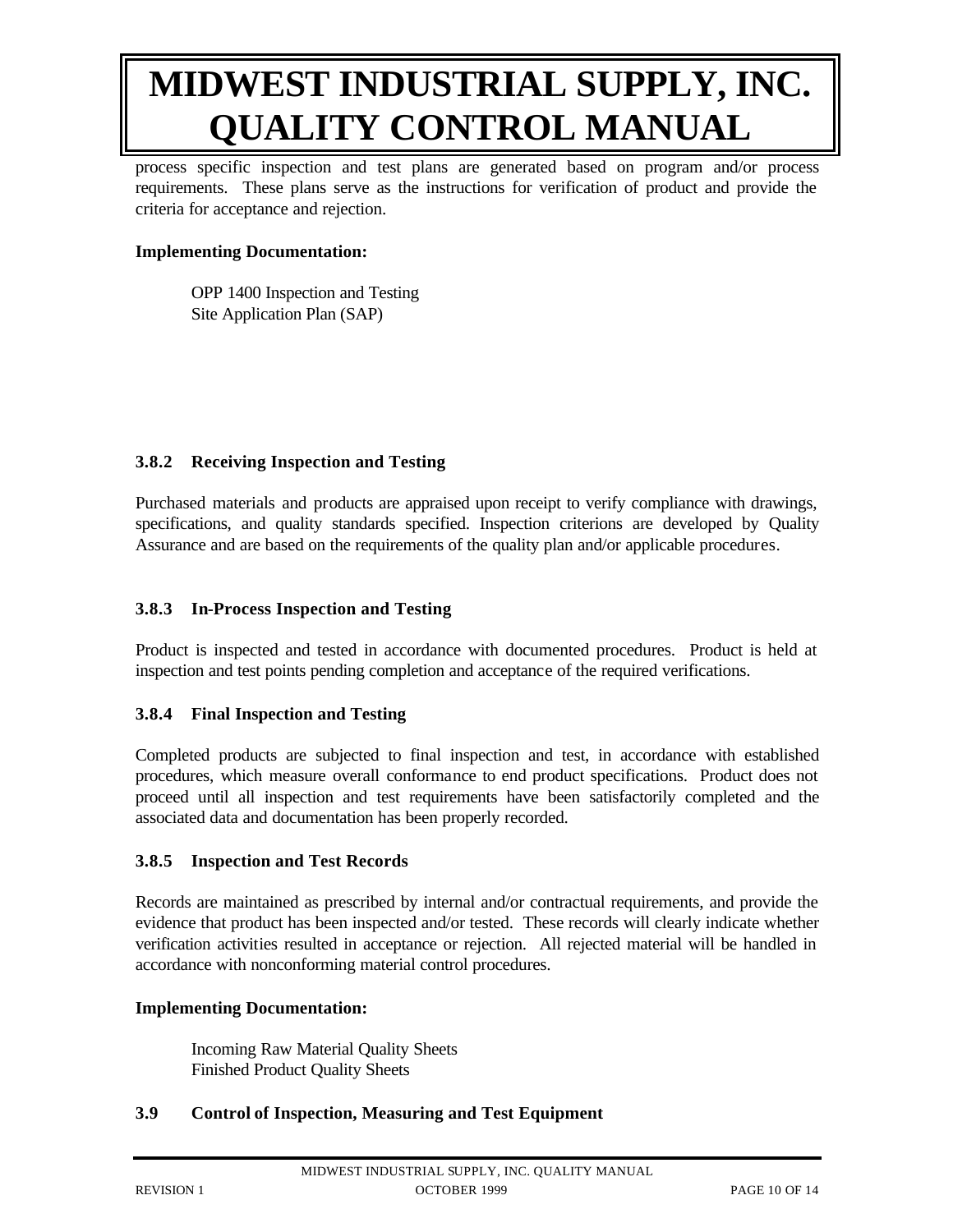#### **3.9.1 General**

Midwest Industrial Supply, Inc. maintains a calibration system to control, calibrate and maintain inspection, measuring and test equipment used to demonstrate conformance of products.

#### **3.9.2 Control Procedure**

Inspection, measuring and testing equipment is uniquely identified and calibrated at prescribed intervals using standards of required accuracy, stability, range and resolution for the intended use.

Equipment calibrations are performed in controlled environments suitable for the calibrations, inspections, measurements and tests being performed.

#### **3.10 Inspection and Test Status**

Midwest Industrial Supply, Inc. maintains a system to identify the inspection and test status of product throughout production, installation and servicing to ensure that only acceptable product is used.

#### **Implementing Documentation:**

OPP 1450 Inspection and Test Status

#### **3.11 Control of Nonconforming Product**

#### **3.11.1 General**

Midwest Industrial Supply, Inc. maintains procedures that ensure nonconforming product is prevented from inadvertent use or installation. All nonconforming product is controlled through identification, documentation, evaluation, segregation (when practical), disposition and notification of concerned functions.

#### **3.11.2 Review and Disposition of Nonconforming Product**

Nonconforming product is identified and recorded. All work on nonconforming product is stopped until a disposition has been authorized. Product that has been repaired or reworked is reinspected/re-tested in accordance with established procedures.

#### **Implementing Documentation:**

OPP 1900 Control of Nonconforming Product

#### **3.12 Corrective and Preventive Action**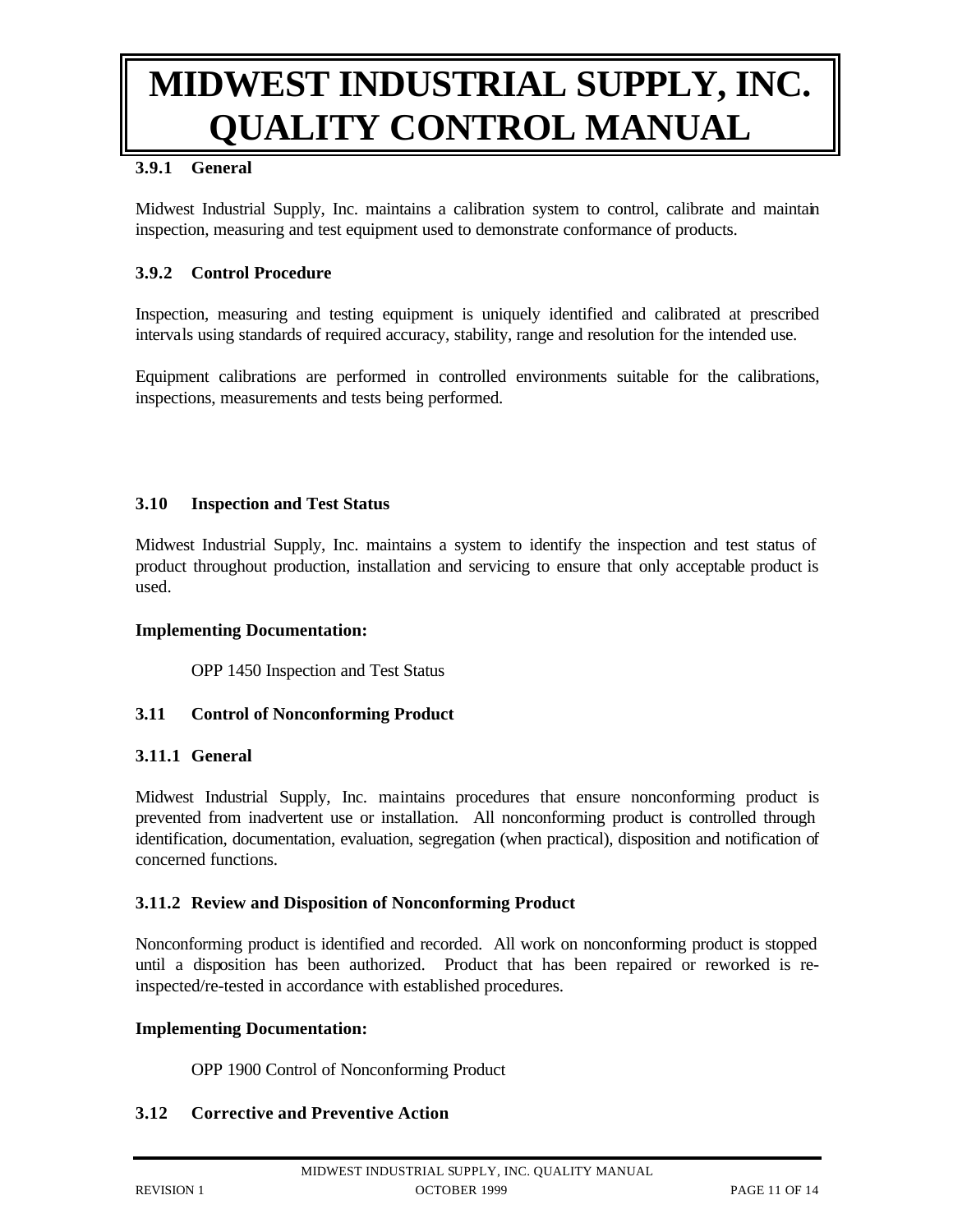#### **3.12.1 General**

Midwest Industrial Supply, Inc. maintains procedures for implementing corrective and preventive action. The corrective and preventive action system is designed to identify and correct service or product deficiencies, and to improve service or product quality by precluding their recurrence.

Corrective and preventive actions taken are based on the magnitude of the problem and commensurate to the risks encountered.

#### **3.12.2 Corrective Action**

Corrective actions are taken in response to adverse quality trends, customer complaints and product/service nonconformities. Corrective actions address the root cause, the specific nonconforming condition and similar conditions in other areas, as applicable, to eliminate recurrence, or unfavorable trends. All corrective actions are investigated, corrected and subject to follow-up verification to ensure implementation and effectiveness.

#### **3.12.2 Corrective Action (con't)**

Product compliance data is obtained from internal inspection and test results, and from customer feedback. Process and quality system compliance data is gathered from internal and customer audit processes. Thorough analysis of the root cause and appropriate actions from these input sources form the basis of the corrective action system.

#### **3.12.3 Preventive Action**

Preventive actions are taken to eliminate the causes of potential nonconformities, defects or other undesirable situations in order to prevent occurrence. The Midwest Industrial Supply, Inc. preventive action system includes:

- a. Evaluating processes and work operations to provide information on product quality and potential causes of nonconformities. This includes performing audits and analyzing audit results, quality records, and customer complaints.
- b. Recording, analyzing, and identifying potential problems, and presenting to management relevant information concerning significant preventive actions.

Relevant information on preventive actions taken is submitted for management review.

#### **3.13 Handling, Storage, Packaging, Preservation and Delivery**

#### **3.13.1 General**

Midwest Industrial Supply, Inc. has established and maintains procedures that describe the means to handle, store, package, and preserve and deliver product.

#### **3.13.2 Handling**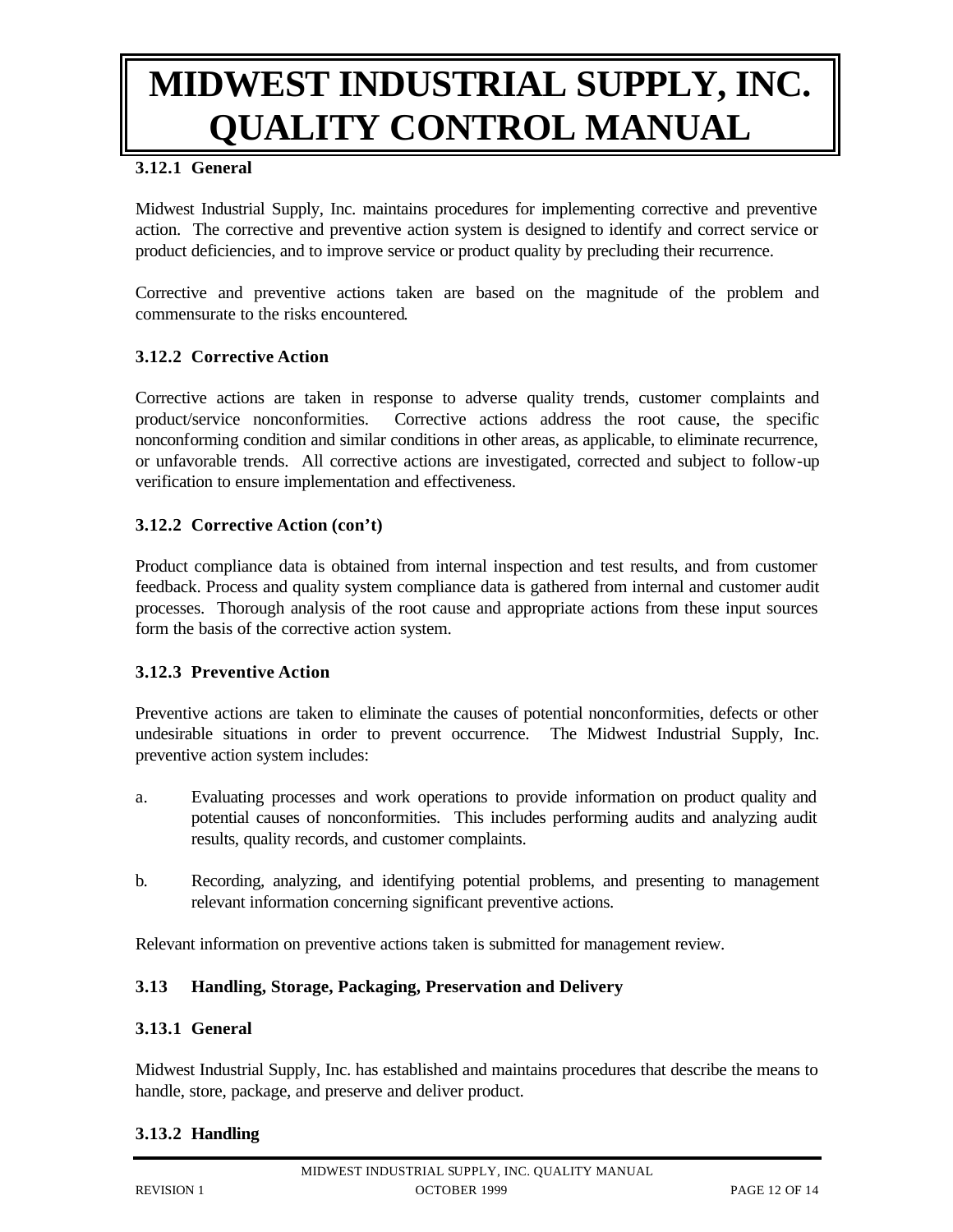All material is handled in a manner that prevents damage or deterioration. This includes the use of proper containers and other protective devices for handling and transporting of product. Special handling procedures are employed for materials sensitive to environmental conditions, cleanliness and age deterioration.

#### **3.13.3 Storage**

Designated storage areas are utilized which provide adequate physical and environmental protection to prevent damage or deterioration of product. Procedures are in place to ensure that receipt to and dispatch from such storage areas are controlled. Cycle counts and periodic audits ensure that stored items are assessed to detect deterioration.

## **3.13.4 Packaging**

Finished products and materials are packaged and marked in compliance with customer or regulatory requirements. Packaging designs provide protection against damage, deterioration or contamination, and include the means for accommodating, maintaining and identifying materials that require special consideration. Compliance to packaging requirements is verified prior to delivery of product.

## **3.13.5 Preservation**

Proper preservation methods are employed to prevent deterioration of product. Techniques for preservation include maintenance of an age sensitive control program to ensure that materials are controlled with respect to limited life requirements in both the production and development environments. This control program prevents the accumulation of out of date material throughout the facility.

#### **3.13.6 Delivery**

Finished products that have successfully passed final inspection and test are provided the protection necessary to ensure that the quality of the product is maintained through delivery to the destination defined by customer requirements.

#### **Implementing Documentation:**

Material Safety Data Sheets Work Orders, Delivery Orders, Shipping Documents, and Invoices

#### **3.14 Control of Quality Records**